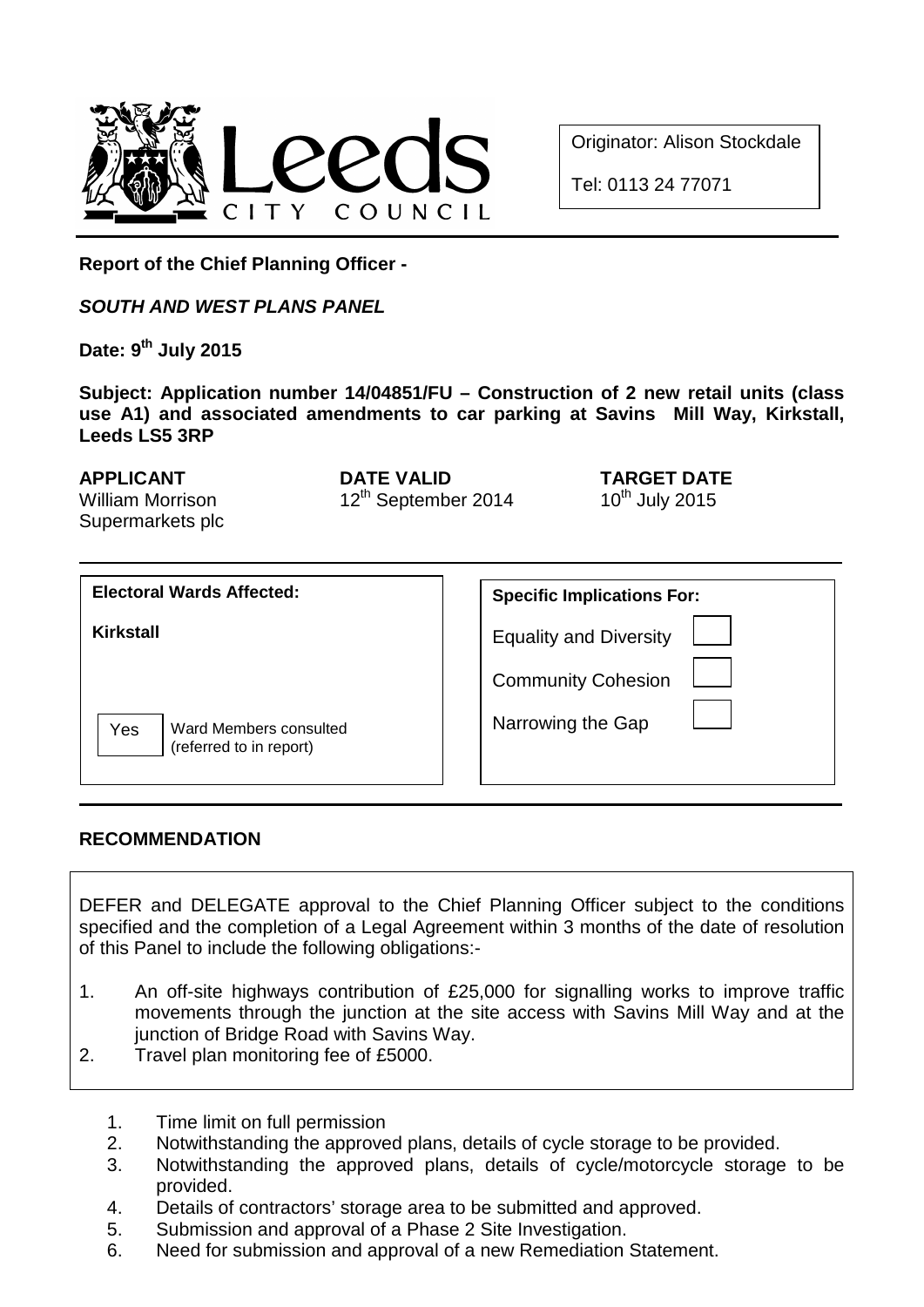- 7. Submission and approval of Verification Reports.<br>8. Intrusive site investigations to be carried out in
- Intrusive site investigations to be carried out in relation to previous coal mining activity.
- 9. Separate systems of surface and foul water to be supplied and approved.
- 10. Details of contractor's access, storage and parking to be submitted and approved.<br>11. Landscaping scheme to be submitted and approved.
- Landscaping scheme to be submitted and approved.
- 12. Samples of walling and roofing materials to be submitted and approved.<br>13. Submission and approval of a travel plan.
- 13. Submission and approval of a travel plan.<br>14. Submission and approval of a coal recove
- 14. Submission and approval of a coal recovery plan.<br>15. A parking and servicing management plan shall be
- 15. A parking and servicing management plan shall be submitted and approved.<br>16. Implementation of flood mitigation measures described in the FRA date
- Implementation of flood mitigation measures described in the FRA dated 13<sup>th</sup> November 2014.
- 17. Provision of staff cycle parking and showering facilities within units.<br>18. Landscape management plan to be submitted and approved.
- Landscape management plan to be submitted and approved.
- 19. Vehicular areas to be laid out, surfaced and drained.
- 20. Hours of delivery restricted to outside peak hours (ie outside 0730-0930hrs and 1530-1830hrs daily).
- 21. Hours of opening restricted to 0900 2100hrs Monday to Saturday and 1000- 1700hrs Sundays and bank holidays.
- 22. Hours of construction and associated deliveries restricted to 0800 1800hrs Monday to Saturday and 0900 – 1600hrs Sunday and bank holidays.
- 23. Restriction to non-food retail uses.

#### **1.0 INTRODUCTION:**

- 1.1 This application is brought to Plans Panel in response to concern from ward councillors about the scheme exacerbating highway congestion in the locality. It is acknowledged that at Peak times the Kirkstall Gyratory operates under congestion and motorists and road users can experience delays in getting through this junction. It is important for Members to distinguish between the existing traffic and junction flows and the extent to which this planning application adds to that traffic and to determine this application on its own merits.
- 1.2 Members are advised that one of the main considerations with this application is whether the mitigation measures proposed for signalling works to improve traffic movements through the junction at the site access with Savins Mill Way and at the junction of Bridge Road with Savins Way are sufficient to overcome the extra traffic generated by the development. It is not within the scope of this application to seek to address existing junction/traffic concerns beyond the extra traffic generated by this application.

#### **2.0 PROPOSAL:**

- 2.1 The proposal is for two additional retail units at the Kirkstall Retail Park. Each of the units has 557m² ground floor area and 418m² mezzanine floor area giving a total of 1950m² additional retail floor space.
- 2.2 The units will be sited adjacent to the existing sports shop on an area of car parking behind the petrol station. Design and materials of the proposal will match the existing units on site.
- 2.3 A CIL payment of £107,250 is due on the development. The applicant has confirmed they will pay their CIL liability.

#### **3.0 SITE AND SURROUNDINGS:**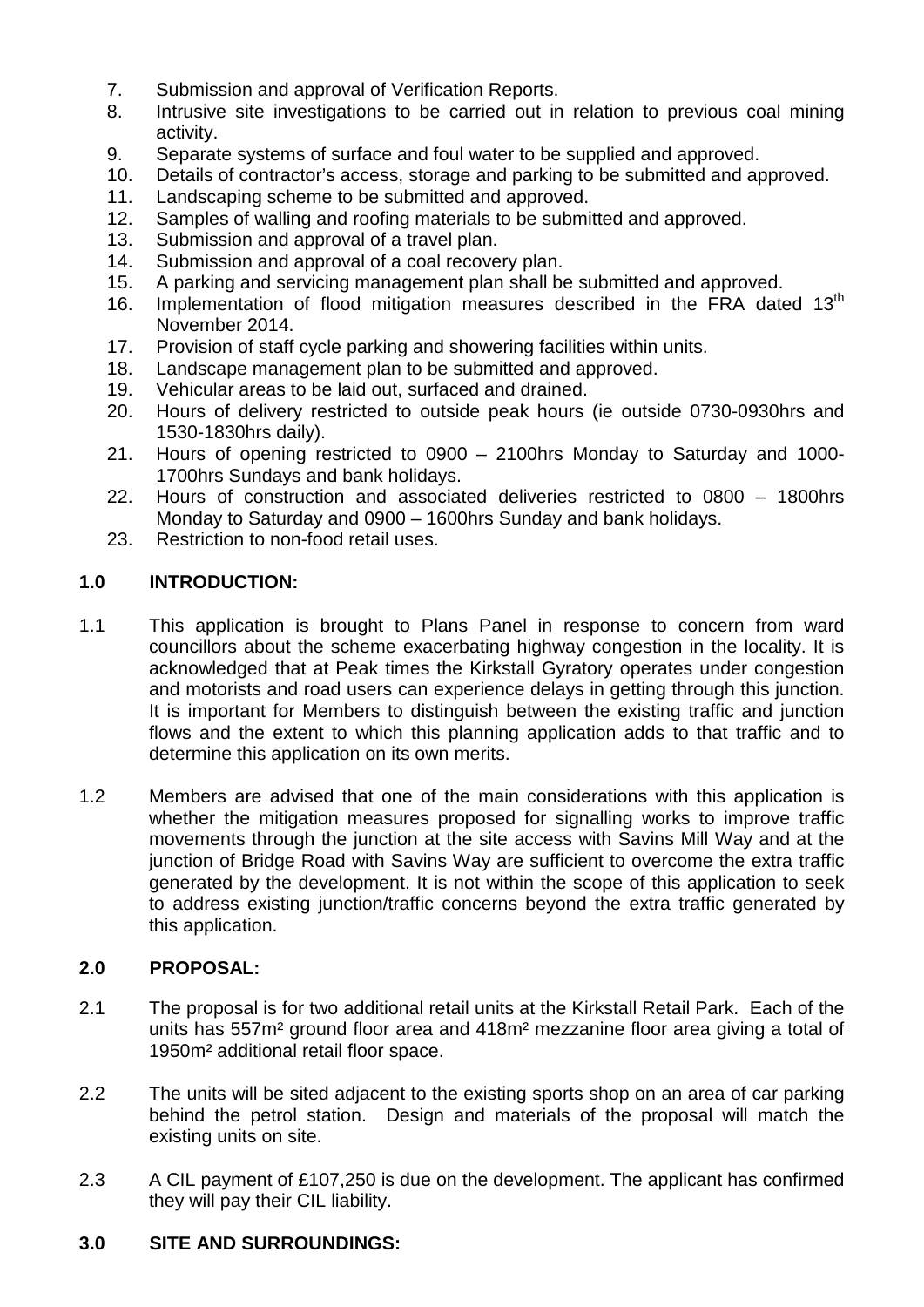- 3.1 The application site is within the Kirkstall Retail Park, a retail centre based around a large supermarket with 3 additional units. The units border the North East and South East sides of the car park with sports pitches to the West. There is a petrol station to the North of the car park with access in to and out of the site. The area of the site to be used is currently occupied by a range of recycling bins.
- 3.2 The site is within Kirkstall S2 town centre on a busy intersection. The river passes close to the West of the site while there is another retail park to the North. To the North East of the site is the Tesco's site.

## **4.0 RELEVANT PLANNING HISTORY:**

4.1 There is no planning history for these units which are within the parking area of the retail park.

# **5.0 PUBLIC/LOCAL RESPONSE:**

- 5.1 **Ward Councillors** were consulted and briefed on 7<sup>th</sup> November 2014. Councillor Illingworth has objected to the scheme and has raised the following concerns:
	- The local road network will not be able to handle all the development currently envisaged without adding two further units.
	- The site will be needed in the future to make the gyratory work properly.
	- The highway assessment is based on unjustified assumptions which underestimate the capacity of the highway network.
	- The nearby site on the BHS site will generate far more traffic than has been estimated and should be more accurately modelled.
	- Likewise the Kirkstall Forge site.
	- The Tesco site cannot be ignored even though it is vacant.
	- The network capacity has been over-estimated with network links being too short and unresolved conflicts between vehicles and pedestrians.
	- Realistic traffic modelling should be undertaken.
	- More bus lanes should be provided and sustainable travel should be prioritised.
	- Better access to the Tesco site should be provided and improvements to Commercial Road should be implemented.
	- Morrisons should be converted to a 'left-in, left-out' access for most customers to avoid conflict with buses and potentially allow buses to enter the site. Access should be taken across the site of the units proposed in this application.
	- Buses should be prioritised and queuing traffic should not be allowed to impede the core network around Peel Square.
- 5.2 3 letters of representation have been received in relation to the application. All object to the scheme and the following points are raised:
	- Concern about traffic flows on Kirkstall gyratory
	- Ability of local highway network to cope with further traffic
	- Supportive of Cllr Illingworth's concerns

## **6.0 CONSULTATION RESPONSES:**

#### **Statutory Consultees:**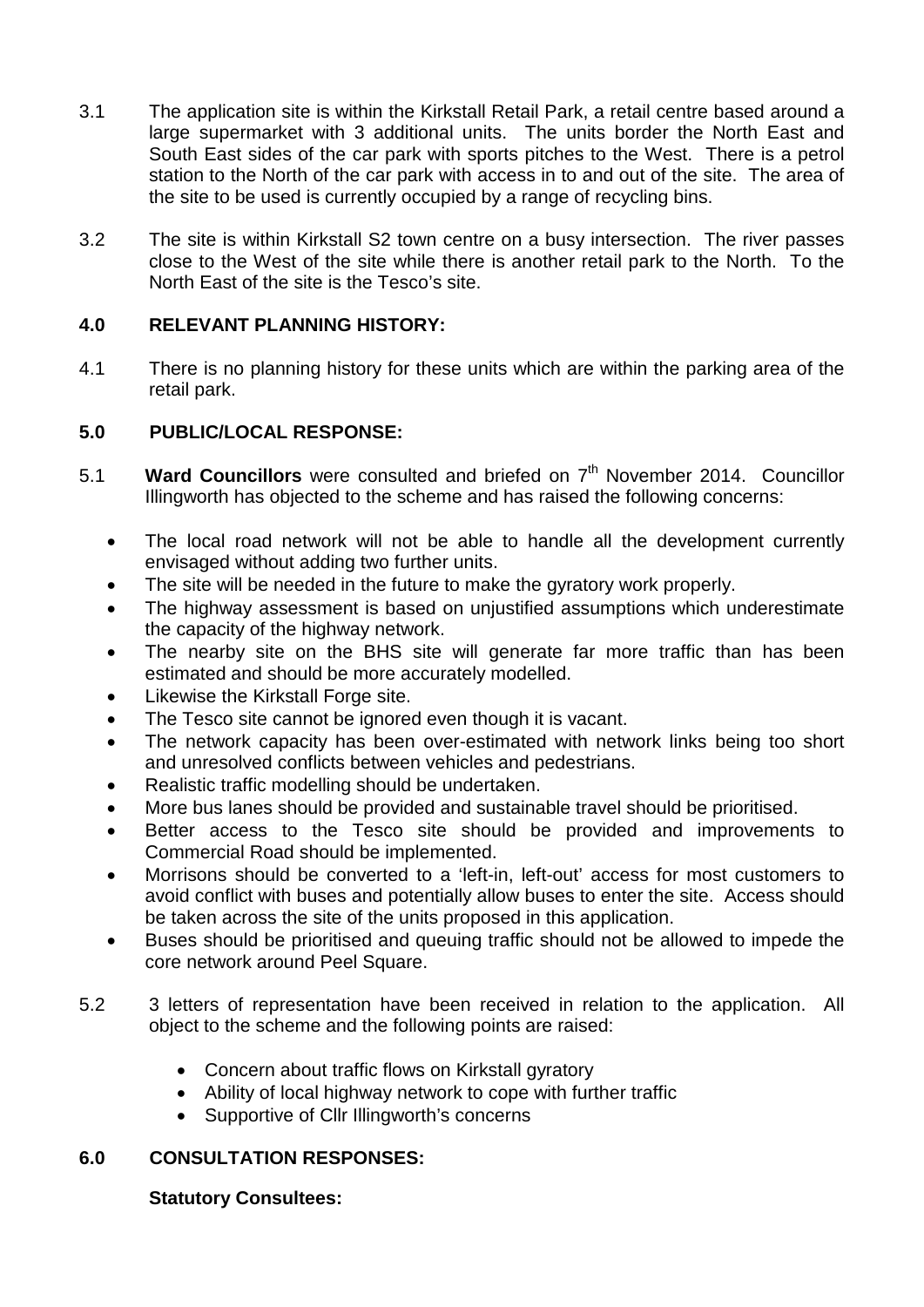**ENVIRONMENT AGENCY:** Flood risk is reduced as a result of the bund which acts as informal defence to the site. The proposed development is exposed to residual risk in the event of the bund being inadequately maintained or breached. The FRA submitted with this application identifies flood resilient design measures.

#### **Non Statutory Consultees:**

**CONTAMINATED LAND TEAM:** No objections, conditions recommended.

**PUBLIC RIGHTS OF WAY:** The permissive footpath will be diverted around the car park which will be more accommodating for members of the public to use.

**HIGHWAYS:** Parking provision on the site is acceptable; conditions can be requested to secure cycle parking, motorcycle parking and servicing arrangements. Some concern remains however about the impact of the proposal on highway congestion in the locality and we are awaiting further advice on this.

**TRAVEL PLANS:** Staff cycle parking, electric vehicle charging points and motorcycle parking should be provided. Pedestrian movements across the car park should be improved.

**COAL AUTHORITY:** Further boreholes required as there may be historic shallow coal mining activity on the site. This can be dealt with by a condition requiring intrusive site investigations. A report should be submitted to demonstrate that the opportunity to recover any coal present within the site has been considered.

**NGT PUBLIC TRANSPORT:** Contribution of £63796 requested for strategic transport enhancements. This has been replaced by CIL.

**DRAINAGE:** Conditions recommended

**YORKSHIRE WATER:** Conditions recommended

#### **7.0 PLANNING POLICIES:**

#### 7.1 **Government Policies**

The National Planning Policy Framework sets out the Government's planning policies for England and how these are expected to be applied. It sets out the Government's requirements for the planning system.

It provides a framework within which local people and their accountable councils can produce their own distinctive local and neighbourhood plans, which reflect the needs and priorities of their communities.

Planning law requires that applications for planning permission must be determined in accordance with the development plan, unless material considerations indicate otherwise. The National Planning Policy Framework must be taken into account in the preparation of local and neighbourhood plans, and is a material consideration in planning decisions.

The Government attaches great importance to the design of the built environment. Good design is a key aspect of sustainable development, is indivisible from good planning, and should contribute positively to making places better for people.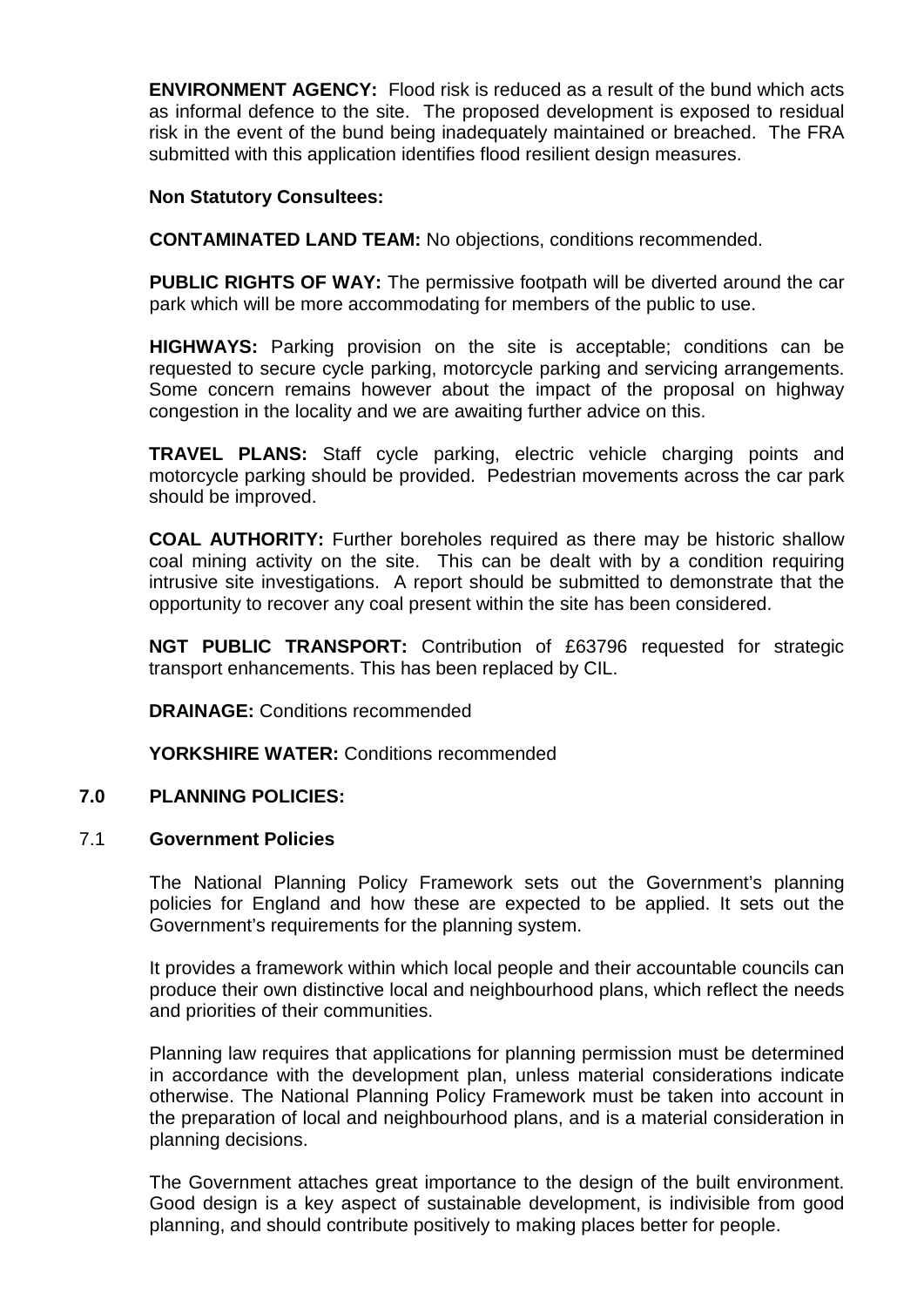Para. 23 of the NPPF requires that planning policies should promote competitive town centre environments and set out policies for the management and growth of centre over the plan period. The LPA should define a network and hierarchy of centres with defined town centres and primary shopping areas.

Para. 22 of the NPPF states that a sequential test should be applied to planning applications for main town centre uses which are not in an existing centre.

#### 7.2 **Development Plan Policies**

#### **Core Strategy**

As required by Section 38(6) of the Planning and Compulsory Purchase Act 2004 this application has to be determined in accordance with the Development Plan unless material considerations indicate otherwise. The development plan currently comprises the adopted Local Development Framework Core Strategy (2014), those policies saved from the Leeds Unitary Development Plan (Review 2006) (UDP) and the Natural Resources and Waste Local Plan.

The Local Development Framework **Core Strategy** was adopted by the Council on  $12<sup>th</sup>$  November 2014. The following policies contained within the Core Strategy are considered to be of relevance to this development proposal:

The following policies are relevant:

Policy SP2 – Hierarchy of centre

Policy P1 – Town and local centre designations

Policy P2 – Acceptable uses in town centres

- Policy P6 New comparison shopping in town centres
- Policy P10 Design

Policy T1 – Transport Management

Policy T2 – Accessibility requirements and new development

Policy EN2 – Sustainable design and construction

Policy EN5 – Managing flood risk

- GP5 General planning considerations.
- BD5 New buildings and amenity

Policy GP5 and BD5 have been saved into the Core Strategy.

#### 7.3 **Other Local Development Framework Documents**

Draft Site Allocations Plan Natural Resources and Waste Local Plan

#### 7.4 **Supplementary Planning Guidance/ Documents**

Street Design Guide Travel Planning

#### **8.0 MAIN ISSUES**

- **1 Principal of development**
- **2 Highway issues**
- **3 Highways response to Cllr Illingworth's comments**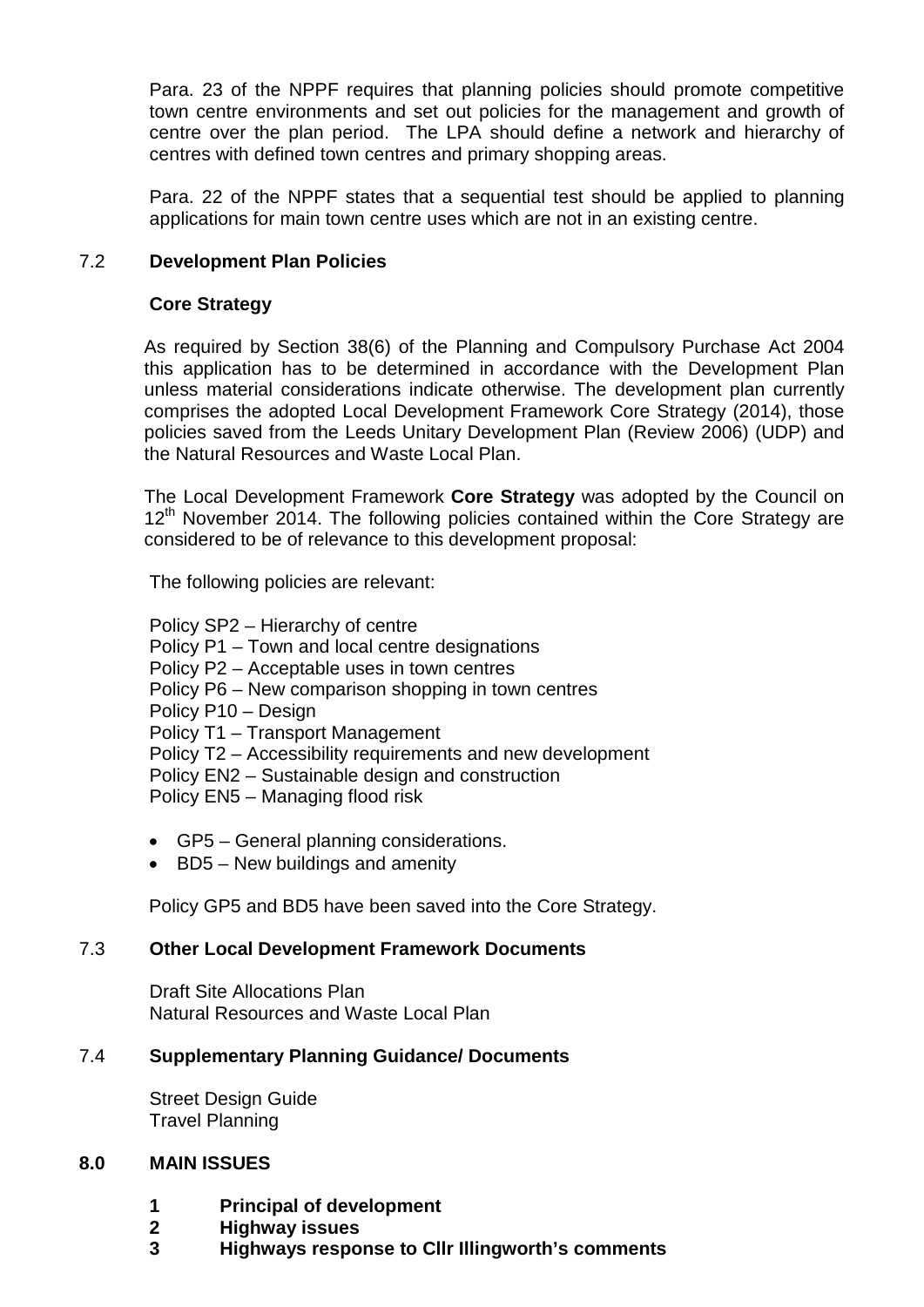# **4 Design and character**

**5 Other issues**

#### **9.0 APPRAISAL**

#### **Principle of development**

- 9.1 This application is for the development of two new retail units within the existing car park of the Morrison's anchored retail park within Kirkstall Town Centre. The application proposes to increase the size of the retail park by expanding to the north of the existing Intersport unit. The combined floorspace of the units and their mezzanines is 1,950 sqm, representing a significant increase in floorspace in the local area.
- 9.2 The site is within the Town Centre boundary of Kirkstall Town Centre as defined within the Unitary Development Plan (Revised 2006) and designated within Policy P1 of the Core Strategy. This site is also within the proposed Town Centre boundary of Kirkstall Town Centre within the Site Allocations Plan. The Publication Draft of this document was taken to Development Plans Panel on June 16<sup>th</sup> 2015. This shows an extended Primary Shopping Area which includes the site and will be the version that goes out to public consultation.
- 9.3 Policy P2 of the Core Strategy sets out the acceptable uses within town centres. It states:

*Town centres offer shopping and services intended to meet weekly and dayto-day requirements. The uses set out below are acceptable in principle in and, subject to a sequential assessment, edge of centre, and will be directed towards the centres listed in Policy P1.*

*Shops, supermarkets and superstores (inter alia).*

- 9.4 Policy P6 sets out the approach to accommodating new comparison shopping in town and local centres. It states: *(i) In addition to the Primary Shopping Quarter of the City Centre, the town and local centres identified in Policy P1 are acceptable locations for comparison goods provided that they are of a scale compatible with the size of the centre,*
- 9.5 It is considered that, given the recent amendments to the Publication Draft of the Site Allocations Plan to include the site the Primary Shopping Area that there is a strong argument that the proposal should be considered as 'in-centre', and therefore policy compliant and acceptable in principle subject to other material planning considerations.

#### **Highways**

9.6 One of the main issues with this application is the consideration of how the extra traffic associated with its customers will affect the highway network and in particular the Kirkstall gyratory. The site is within the designated town centre where retail development is appropriate. There are good public transport links with a number of high frequency bus services and there is a residential catchment around the site within acceptable cycling and walking distances and good pedestrian linkages and cycle routes.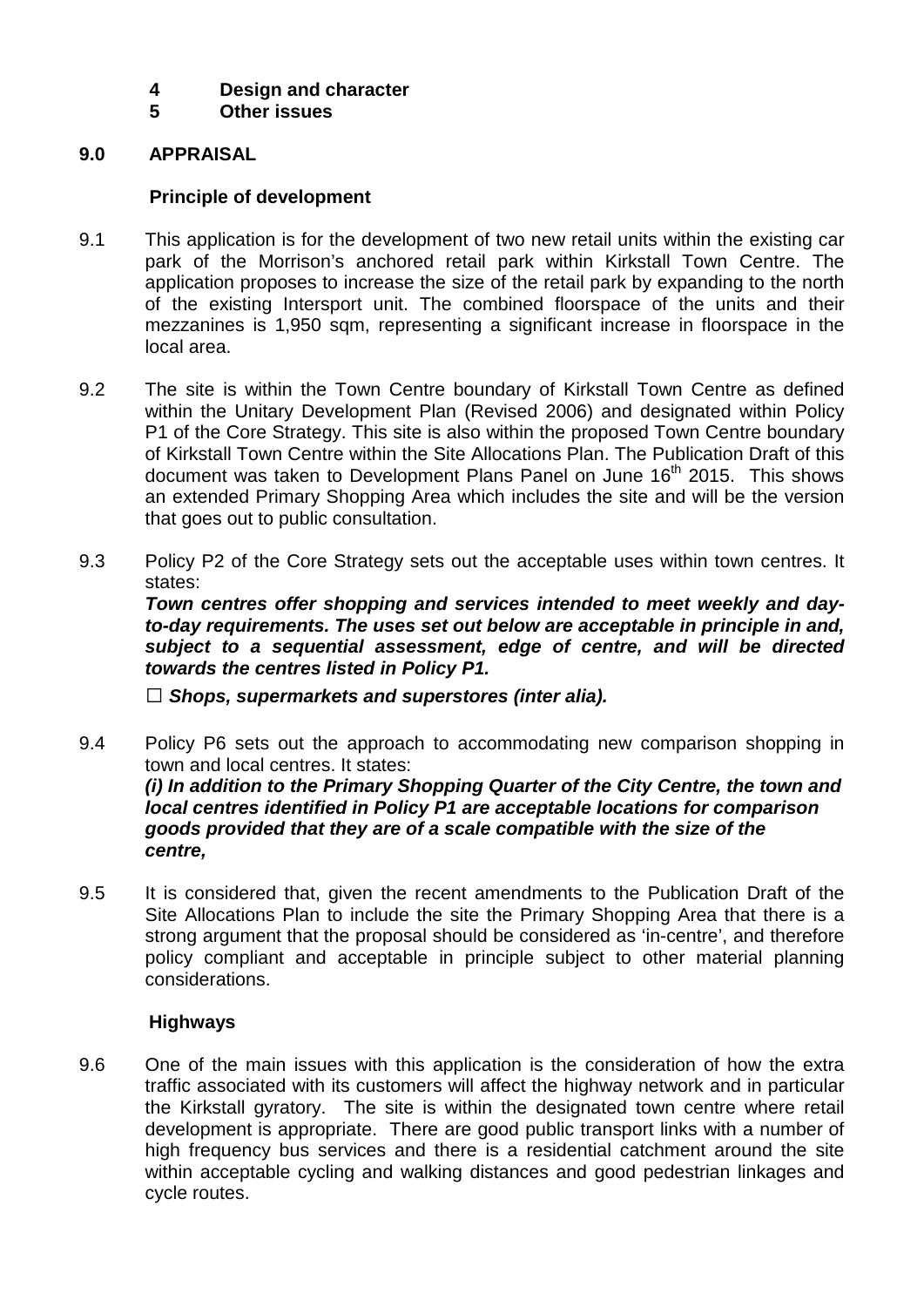9.7 In relation to highway congestion, the developer has done further modelling of vehicle movements around the junctions local to the site. The conclusions made in their report are:

*The results show that the impact of the development proposals during the Friday PM Peak will result in increased queues of between 1 to 2 vehicles on the majority of links with the maximum queue increase being an additional 6 vehicles on Kirkstall Lane (E) at its junction with Kirkstall Hill and Morris Lane. The results also show that during the Saturday peak the addition of the development generated traffic on the local highway network results in minor increases in the Degree of Saturation (DoS) and associated queues on key links. The results also show that the reassignment of pass-by/diverted trips associated with the development proposals will result in capacity enhancements during both the Friday PM and Saturday peak periods on other key links within Kirkstall District Centre.*

*On the Saturday peak, a comparison between the Base and Predicted results shows that on the Bridge Road (W) right turn movement at its junction with Savins Mill Way, the DoS increases from 124 to 128 with the associated queue increasing from 67 to 76 vehicles (an increase of 9 vehicles). The delay on this link increases from 7 minutes 5 seconds to 7 minutes 51 seconds, an increase in delay of 46 seconds. The total generated trips on this link is 18 vehicle movements which equates to a vehicle every 3 minutes or a 3% increase in traffic flows and is therefore not considered a material impact.*

Members should note that a 10% tolerance to assessing traffic flow calculations is usually applied. As such an extra 3% increase in the amount of traffic is likely to be unnoticeable to motorists using the roads around the junction. However, as will be explained in the UTC response below, given the existing levels of traffic and that complaints are received about the junction it is reasonable to ensure that this applicant mitigates the impacts of any increased traffic on this junction.

*On the Savins Mill Way (E) left turn movement at its junction with Kirkstall Retail Park, the DoS increases from 92 to 101 with the associated queue increasing from 15 to 24 vehicles (an increase of 9 vehicles) during the Saturday peak. The delay on the link increases from 1 minute 28 seconds to 2 minutes 30 seconds, an increase in delay of 1 minute 2 seconds. The total generated trips on this link is 40 vehicle movements which equates to a vehicle every 1½ minutes or a 10% increase which is within the typical daily variation in traffic flow and is therefore not considered a material impact.*

Again, in light of a 10% tolerance used when assessing vehicle movements it is not envisaged that individual motorists will notice any discernable difference when using the junction but given the existing concerns around the volume of traffic using this junction it is reasonable to ask the developer to fund a scheme which mitigates the impact arising from the extra traffic associated with this application.

*On Kirkstall Lane (E) movement at its junction with Kirkstall Hill and Morris Lane, the DoS increases from 104 to 110 with the associated queue increasing from 31 to 45 vehicles (an increase of 14 vehicles) during the Saturday peak. The delay on the link increases from 2 minutes 47 seconds to 4 minutes 12 seconds, an increase in delay of 1 minute 25 seconds. The total generated trips on this link is 16 vehicle movements which equates to a vehicles every 4 minutes or a 3% increase in traffic flows and is therefore not considered a material impact.*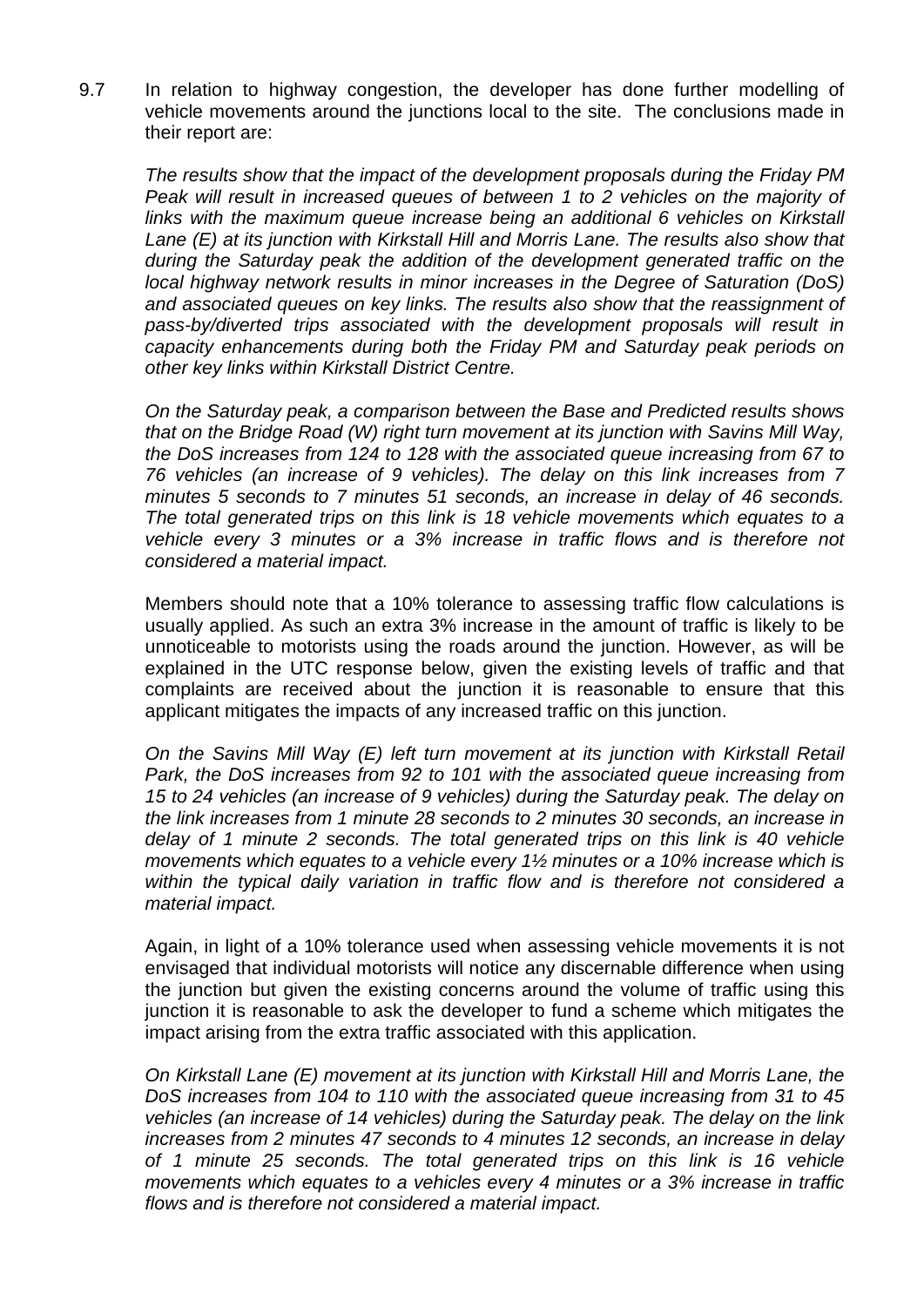9.8 The information was sent to Urban Traffic Management and Control (UTMC) who have made the following comments:

*I* am concerned about the additional traffic these proposals are adding to the *network.*

*While 9 vehicles is not many, it is significant a) in the network that is already very congested, b) in a gyratory system with short links, and c) where the public, shop managers and councillors have regularly complained about congestion. Queues already extend onto the A65 and on Bridge Road back to where the new BHS signals are going in.*

*It seems rather naïve to say in para 4.5 (of the modelling report) "Customers are unlikely to choose to visit the proposed retail units on a Saturday when the local highway network is at its busiest, and will inevitably decide to shop earlier or later, unless they are passing the site as part of another journey, and therefore not creating an additional trip, but using their existing trip for more than one purpose." It is far more likely that Saturday congestion will increase. If people did avoid the area a proportion of these would be customers of existing shops and non shopping through traffic.*

*I do however have a suggestion for mitigation works. I think that a new stage could*  be introduced into the shopping centre exit which would give more time for the left *turn in. In addition it is possible that using advanced detection and gap out technology there could be an additional gain at both these signals and the Bridge Road/Savins Way signals. This would require use of precise camera detection as we would not want the maintenance issues of cutting loops on the car park entrance.*

- 9.9 In mitigation for the anticipated increase in queuing traffic from Savins Mill Way in to the Retail Park at the Saturday peak, an off-site highways contribution of £25,000 has been agreed. This will facilitate works to the signals as suggested in the UTMC comments above and will be secured via a S106 agreement.
- 9.10 As the units are built on an area of existing car parking, which also accommodates recycling bins, there will be a loss of parking both as a result of the development and also the need to re-house the recycling bins elsewhere on the site. Current parking levels are approximately 544 spaces with 3 of these being taken up by recycling bins. Following development of the scheme there would be a total of 505 spaces on the site although approximately 8 of these will be required for the recycling bins. The developer has provided data from surveys of the site to show that, following the development, car park usage peaks at 90% on Saturday, with less during this week. The figures have been verified and accepted by Highways officers and parking provision is considered to acceptable for the scheme and the wider site.
- 9.11 The required maximum number of parking spaces for the proposed development is 32 customer parking spaces and 22 staff parking units. The wider site generates a parking requirement of a maximum of 500 spaces for Morrisons and 160 for the remaining 3 units. There would therefore be a maximum requirement of 714 spaces for the site including the new units with an actual provision of 497.
- 9.12 Cycle parking has been relocated to the front of the units to make it more usable while motorcycle parking and staff cycle parking and shower facilities within the units will be conditioned. Servicing will be from the rear via the new layby with turning at the head of the service road. A servicing management plan will be required due to the size of the layby only allowing one large vehicle to unload at a time. Recycling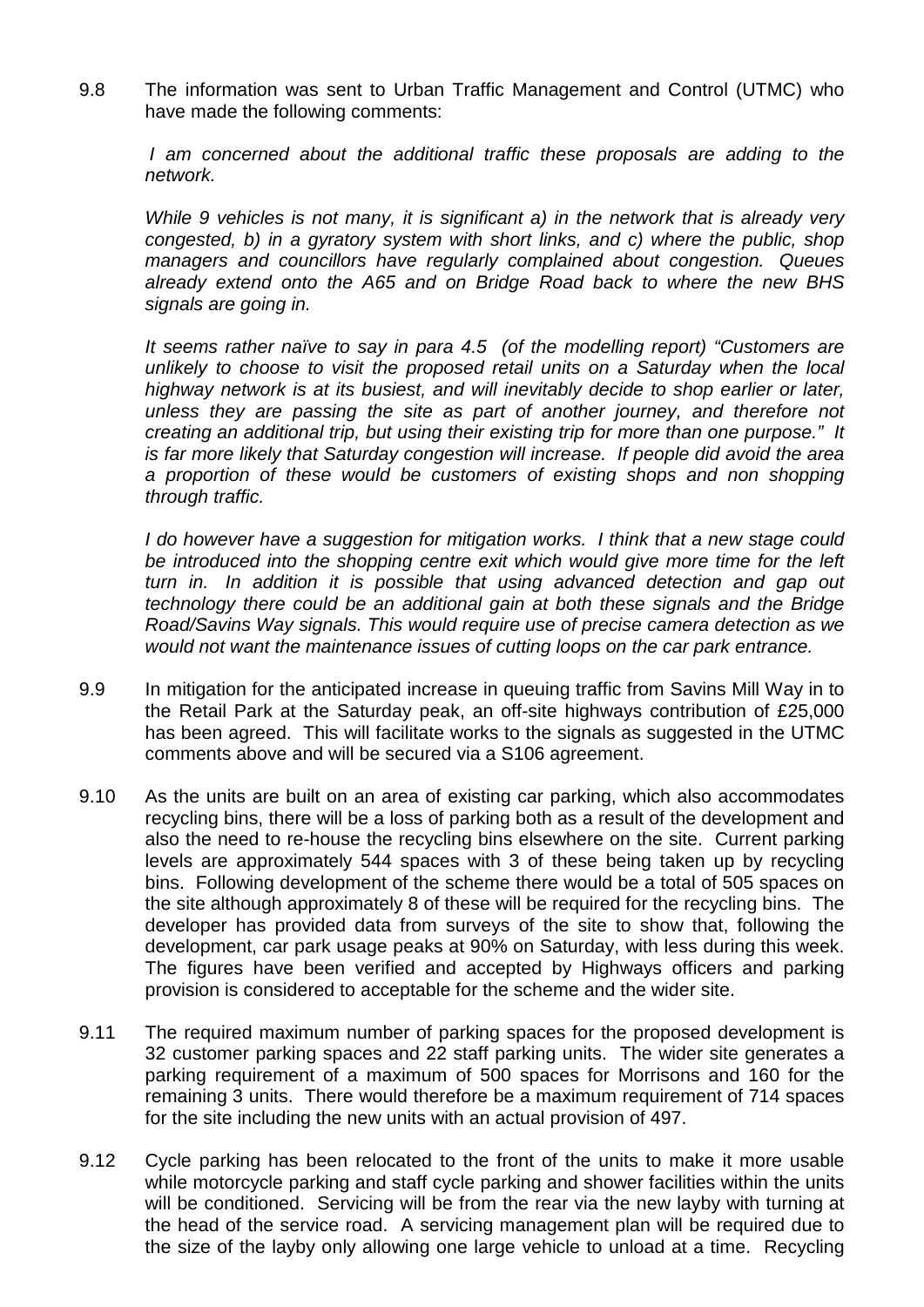bins are to be relocated to an area of parking adjacent to the existing pedestrian walkway across the site.

#### **Highways response to Cllr Illingworth's comments**

Transport Assessment

- 9.13 The impact of the development has been assessed by use of a Transyt model of the traffic signals encompassing Kirkstall Road, Bridge Road and Savins Mill Way gyratory system. The base model used is the base model agreed for the Tesco development of the Kirkstall District Centre, traffic counts were done in 2011 that includes the QBI impact and committed development traffic from Kirkstall Forge and the BHS development have been added.
- 9.14 The expected additional traffic generation from the proposed units is 61 peak hour weekday trips (17:00 – 18:00) and 91 Saturday Peak hour trips (12:00 – 13:00), not all the trips will be new to the gyratory system. The traffic has been distributed on various route options from the site and the numbers of vehicles on any link of the gyratory calculated, whilst the amount of traffic is not high, the impact, due to the congested nature of the highway is noticeable in relation to the operation of the junction and requires some mitigation to prevent queues extending. Individual motorists will probably not notice any significant changes to how the junction operates in the peak hours.
- 9.15 The Council's UTMC team do however have a suggestion for mitigation works. A new stage could be introduced into the shopping centre exit which would give more time for the left turn in. In addition it is possible that using advanced detection and gap out technology there could be an additional gain at both these signals and the Bridge Road/Savins Way signals. This would require use of precise camera detection so as to not require the maintenance issues of cutting loops on the car park entrance. The estimated cost of this work is £25,000, which the developer has agreed to fund. This will facilitate works to the signals as suggested in the UTMC comments above and will be secured via a S106 agreement.

#### **Access arrangements**

- 9.16 Cllr Illingworth has suggested that the area should be used to alter access arrangements to Morrisons and facilitate bus access within the site. It is also suggested that further significant changes are needed to the network to accommodate all development in the area including a left in / left out access to the development.
- 9.17 The internal layout of the Morrisons site is such that buses could not readily circulate, even if the layout were altered, it would result in an increased journey time for passengers not using the development and possibly additional costs to the bus operater to maintain service frequency. The option has been discussed with WYCA who did not offer any support.
- 9.18 The gyratory system of Savins Mill Way, Bridge Road and Kirkstall Road has restrictions on turning movements, if the Morrisons exit were limited to left in / left out, traffic wanting to exit south on the A65 would have to find a location to u-turn as a right turn from Bridge Road onto the A65 is banned for capacity and safety reasons. Similarly traffic arriving from the west on Bridge Road would also have to find a u-turn for the same reason. For the proposal to be viable, the retail park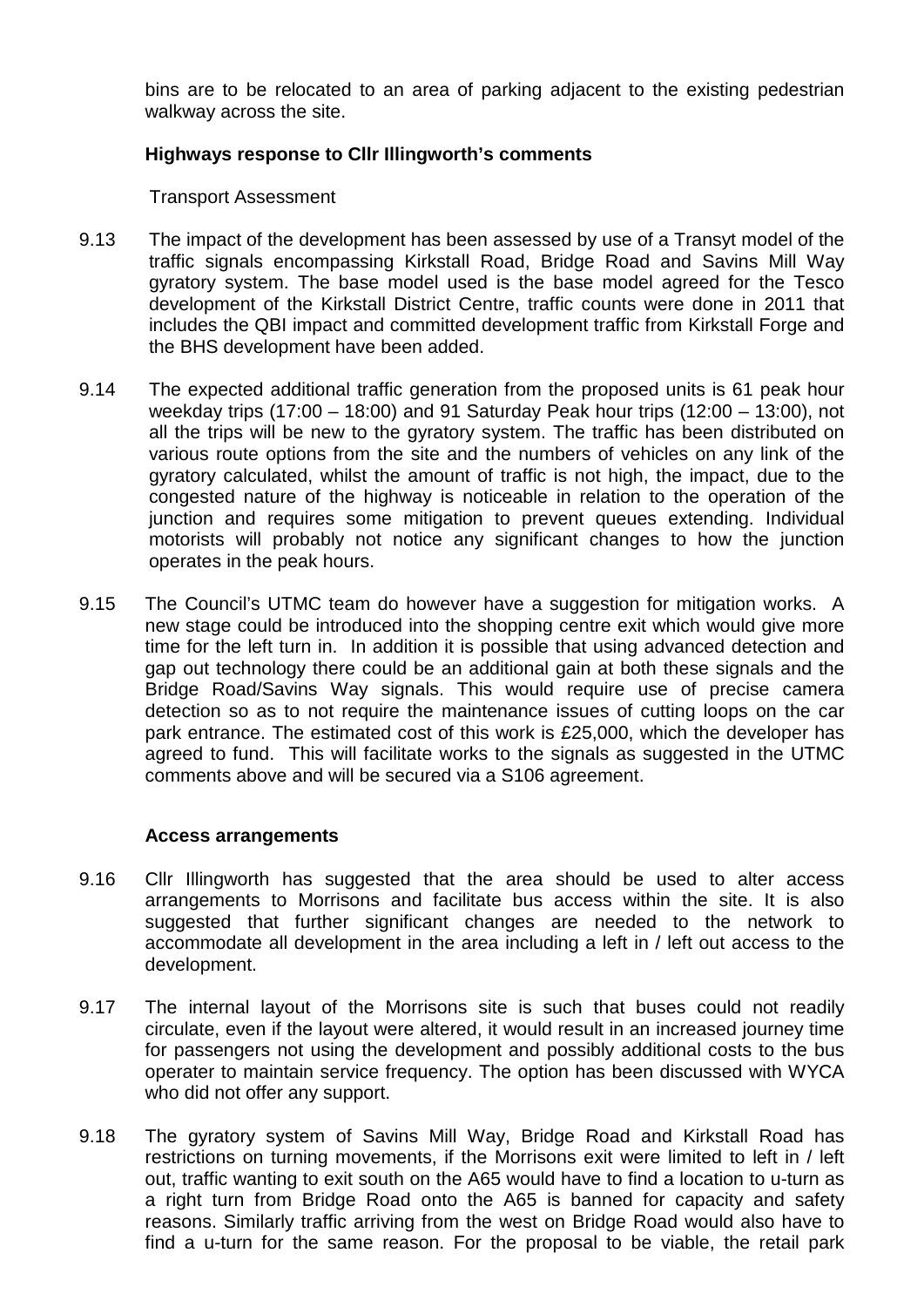opposite the Morrisons access would also have to agree to the proposal which is unlikely. As a result it is considered that changes to the access arrangements to the site are unlikely to prove practicable.

#### **Design**

- 9.19 The design of the units follows that of the existing units on the site. The units have a shallow pitched roof with a gable to the side with double-height glazed entrance features and an awning over the walkway to the front. Materials are a mix of cladding and pale coloured brickwork to the side, front and rear to match the existing. The roof is clad in dark grey panels to match the existing units.
- 9.20 The proposed units are slightly narrower than the existing to allow for a service bay to the rear. Signage is indicated on the end gable and above the store entrances.
- 9.21 Due to the similarities to the existing units, the design of the proposal is considered acceptable and in keeping with the character of the area. It therefore complies with policy P10 of the Core Strategy and saved policies GP5 and BD5 of the UDPR.

#### **Other issues**

- 9.22 The site lies within Flood Zone 3. A Flood Risk Assessment has been provided in support of the scheme. This shows that flood risk to the site is reduced as a result of the existing bund. However, should the bund be breached, the site would be at risk and the FRA therefore suggests flood resilient design measures and a condition is recommended to ensure these measures are implemented.
- 9.23 The Coal Authority has indicated that the application site falls within the defined Development High Risk Area; therefore within the application site and surrounding area there are coal mining features and hazards which need to be considered in relation to the determination of this planning application. The Coal Authority records indicate that the site is likely to have been subject to historic unrecorded underground coal mining at shallow depth associated with the presence of coal which outcropped across the site. The applicant has not submitted sufficient information to indicate whether there are historic shallow coal workings within the site and therefore to protect the future stability of the development further site investigations are to be submitted. This is to be secured via condition.
- 9.24 In accordance with polices Minerals 3 and 9 of the Leeds Natural Waste and Resources DPD, a report should be submitted to indicate that the opportunity to recover any coal within the site has been explored. Submission of the report is to be secured via condition.

#### **10.0 CONCLUSION**

- 10.1 The application is recommended for approval as it complies with relevant policy contained in the UDPR and NPPF. The site is within a designated town centre and, while not within the Primary Shopping Area, the applicant has satisfactorily that a Sequential and Impact assessment is not required. As it has been accepted that there is a good justification for accepting that the site may be included within the PSA in future publications of the Site Allocations Plan, the scheme has been agreed in principle as providing an appropriate use on this site.
- 10.2 The principle concerns relating to the scheme revolve around its impact on the wider highway network. Modelling has been provided of the surrounding highways to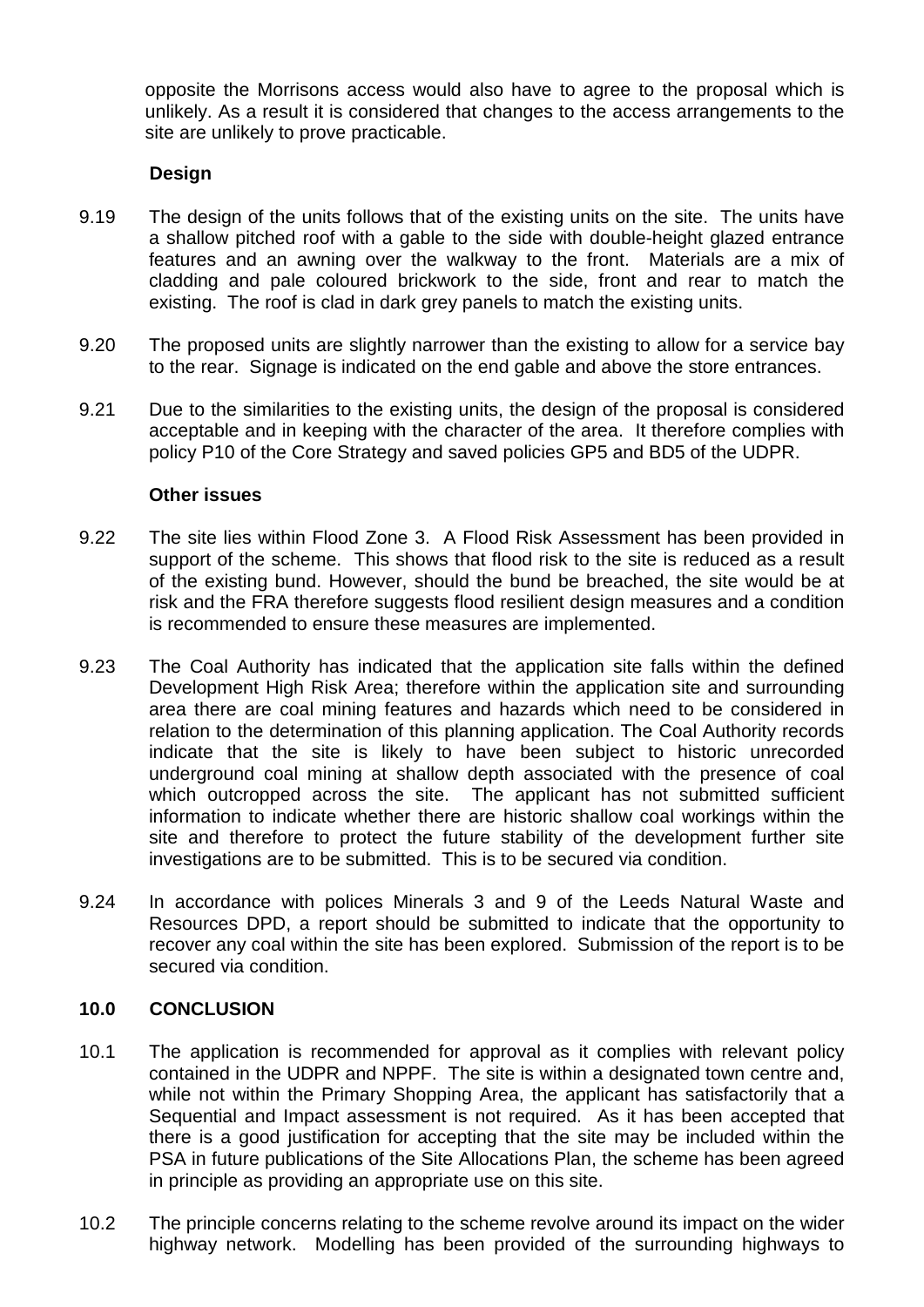include the approved developments on the nearby BHS and Kirkstall Forge sites but not the Tesco site which does not current have an approved scheme for its redevelopment. This model has shown that the development will result in some increases in queuing traffic but it has been agreed that this may be mitigated by some changes to the signals at a cost of £25000 which the developer has agreed to pay and will be secured by S106 agreement.

10.3 In conclusion, the scheme is considered to accord with relevant retail policy and measures have been agreed to mitigate for potential increases in highway congestion. Parking provision has been shown to be sufficient to accommodate the scheme and the location within the designated town centre would appear to be an appropriate one for this form of retail development.

**Background Papers** Application files: 14/04851/FU